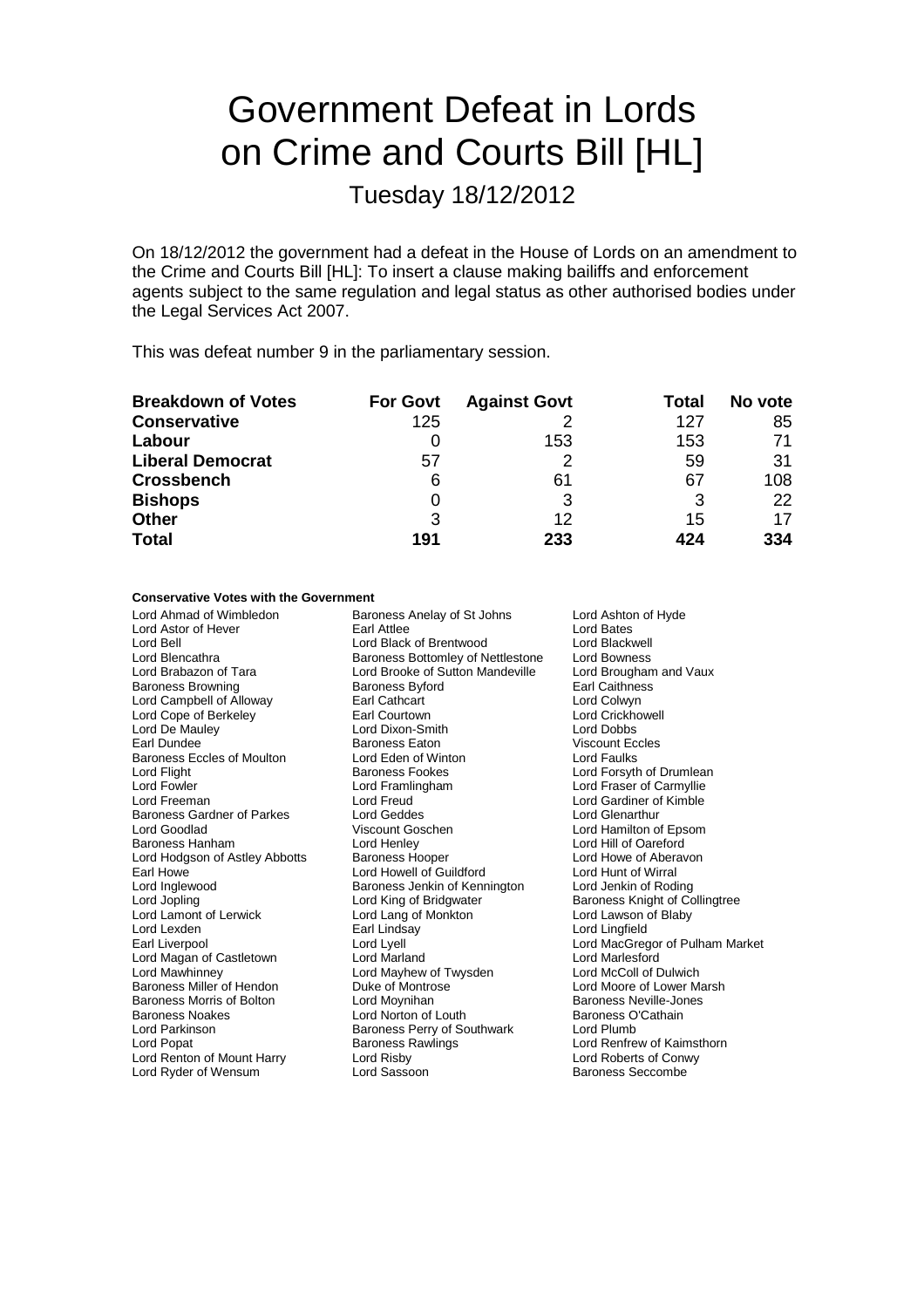Earl Selborne **Lord Selkirk of Douglas** Lord Selsdon<br>Baroness Shackleton of Belgravia Baroness Sharples **Lord Sheikh E** Northwold Lord Skelmersdale Lord Soulsby of Swaffham Prior Baroness Stedman-Scott **Lord Stewartby** Baroness Stowell of Beeston<br>
Lord Strathclyde **Baroness**<br>
Lord Trefgarne Viscount Trenchard Lord Trimble Lord True Lord Tugendhat Viscount Ullswater Baroness Verma Lord Wakeham Lord Wasserman Raroness Wilcox Controller Controller Lord Wasserman Discount Younger

Lord Cormack

**-**

Lord Taylor of Holbeach Lord Trefg<br>
Lord Trimble Lord Trefg<br>
Lord True Viscount Younger of Leckie

Baroness Shackleton of Belgravia Baroness Sharples Lord Sheikh Baroness Shephard of<br>
Lord Sheikh Baroness Shephard of Lord Sheikh Baroness Shephard of Swaffham Prior

# **Labour Votes with the Government**

**Conservative Votes against the Government**

**Labour Votes against the Government** Lord Adonis **Lord Alliform Controller Controller** Lord Alliform Cord Alliform Cord Alliform Cord Alliform Cord Alliform Cord Bach<br>
Baroness Amstrong of Hill Top Lord Bach Baroness Andrews **Baroness Armstrong of Hill Top**<br>Baroness Bakewell **Baroness** Lord Barnett Baroness Blood Lord Boateng<br>
Lord Bradley Lord Brennan Lord Clark of Windermere Lord Clarke of Hampstead<br>
Lord Collins of Highbury Baroness Corston Lord Davies of Oldham Baroness I<br>
Lord Dubs<br>
Lord Elder Baroness Goudie **Communist Construction Construction**<br>
Lord Greenfell<br>
Lord Grocott Baroness Massey of Darwen Lord Maxton<br>
Baroness McDonagh Lord McFall of Alcluith Lord McKenzie of Luton Lord Mitchell<br>
Baroness Morris of Yardley Baroness Nye Lord Parekh Lord Patel of Blackburn<br>Baroness Pitkeathley Lord Plant of Highfield Lord Prescott **Baroness Prosser**<br>
Baroness Quin **Baroness**<br>
Lord Radice Lord Smith of Leigh Baroness Smith of Basildon<br>
Lord Stevenson of Balmacara Lord Stone of Blackheath **Baroness Thornton Lord Tomlinson Lord Tomlinson Lord Tomlinson Lord Tunnicliffe** Lord West of Spithead<br>Lord Whitty

Baroness Bakewell **Lord Barnett** Lord Baroness Bakewell **Lord Baroness Blackstone**<br>
Lord Baroness Blackstone<br>
Lord Baroness Blackstone Lord Bilston **Baroness Blackstone**<br> **Lord Boateng**<br> **Lord Boateng** Lord Bradley Lord Brennan Lord Brooke of Alverthorpe Lord Brooks of Tremorfa<br>
Lord Carter of Coles

Lord Christopher Lord Campbell-Savours Lord Carter of Coles Lord Christopher **Baroness Corston Lord Cunningham of Felling<br>
Baroness Donaghy Lord Donoughue** Lord Dubs<br>
Lord Evans of Temple Guiting Lord Elder Lord Evans of Parkside<br>
Lord Evans of Temple Guiting Lord Falconer of Thoroton Baroness Farrington of Lord Evans of Temple Guiting Lord Falconer of Thoroton Baroness Farrington of Ribbleton<br>Lord Faulkner of Worcester Lord Filkin Lord Foster of Bishop Auckland Lord Faulkner of Worcester The Lord Filkin Lord Ford Foster of Bishop Auckland<br>Lord Foulkes of Cumnock The Baroness Gale The Baroness Gibson of Market Ras Baroness Golding **Communist Conditaination** Lord Goldsmith **Lord Gordon of Strathblane**<br>
Lord Graham of Edmonton **Conditaination**<br>
Lord Grantchester Lord Grenfell Lord Grocott Viscount Hanworth Lord Harrison **Lord Hart of Chilton** Lord Haworth Lord Haworth<br>Baroness Hayter of Kentish Town Baroness Healy of Primrose Hill Baroness Hilton of Eggardon Baroness Hayter of Kentish Town Baroness Healy of Primrose Hill Baroness Hilton of Eggardon Baroness Hilton of<br>Baroness Hollis of Heigham Baroness Howells of St Davids Lord Howie of Troon Baroness Hollis of Heigham Baroness Howells of St Davids Lord Howie of Troon Lord Hughes of Woodside<br>
Lord Irvine of Lairg<br>
Lord Janner of Braunstone Lord Hunt of Kings Heath Lord Irvine of Lairg Cord Janner Cord Janner<br>Baroness Jay of Paddington Baroness Jones of Whitchurch Lord Jones Baroness Jay of Paddington Baroness Jones of Whitchurch Lord Jones<br>Lord Judd Lord Judd Baroness Kennedy of The Shaws Lord Kennedy of Southwark Lord Judd **Baroness Kennedy of The Shaws**<br>
Lord King of West Bromwich Baroness Kingsmill Lord King of West Bromwich **Baroness Kingsmill** Baroness Kinnock of Holyhead<br>
Lord Kinnock **Baroness Kingsmill** Baroness Kinnock of Weymouth Lord Kinnock **Lord Kirkhill** Lord Knight of Weymouth<br>
Lord Layard **Lord Lord Lea of Crondall** Baroness Liddell of Coatd Lord Layard Lord Lea of Crondall Baroness Liddell of Coatdyke<br>
Lord Liddle Lord Lipsey Lord Coatdyke Baroness Lister of Burtersett Lord Lipsey<br>
Lord Macdonald of Tradeston<br>
Lord Mackenzie of Framwellg Lord Lympne Lord Macdonald of Tradeston Lord Mackenzie of Framwellgate<br>
Baroness Massey of Darwen Lord Maxton Lord Mackenzie Cord McAvoy Lord McFall of Alcluith Baroness McIntosh of Hudnall<br>
Lord Mitchell Cord Morris of Handsworth Baroness Morris of Yardley **Baroness Nye Communist Clackmannan**<br>
Lord Parekh **Clackmannan**<br>
Lord Parekh Communist Communist Communist Communist Communist Communist Communist Communist Communist Communist Lord Radice<br>
Lord Richard<br>
Lord Richard<br>
Lord Rosser Baroness Rendell of Babergh Lord Richard Lord Rosser Baroness Royall of Blaisdon<br>
Baroness Sherlock<br>
Viscount Simon Baroness Scotland of Asthal Baroness Sherlock Viscount Simoness Sherlock Viscount Simoness Smith of Basildon Lord Soley Lord Taylor of Blackburn **Baroness Taylor of Bolton** Lord Temple-<br>Baroness Thornton **Baroness Thornton** Lord Touhig Lord Triesman **Lord Tunnicliffe** Baroness Wall of New Barnet<br>Lord Warner **Lord Warness Warness Warwick of Undercliffe** Lord Watson of Invergowrie Baroness Warwick of Undercliffe Lord Watson of Invergoness Whitaker Lord Whitty **Communist Communist Communist Communist Communist Communist Communist Communist Communist Communist Communist Communist Communist Communist Communist Communist Communist Communist Communist Communist Communist** Lord Wills<br>
Lord Woolmer of Leeds<br>
Lord Woolmer of Leeds<br>
Baroness Worthington<br>
Lord Woolmer of Leeds<br>
Baroness Worthington<br>
Lord Woolmer of Norwo

Lord Foulkes of Cumnock **Baroness Gale Cumnock** Baroness Gibson of Market Rasen<br>Baroness Golding **Baroness Colding** Lord Goldsmith **Baroness Colding** Lord Gordon of Strathblane Lord Ponsonby of Shulbrede<br>Lord Puttnam Lord Stone of Blackheath Baroness Symons of Vernham Dean<br>Baroness Taylor of Bolton Lord Temple-Morris Lord Young of Norwood Green